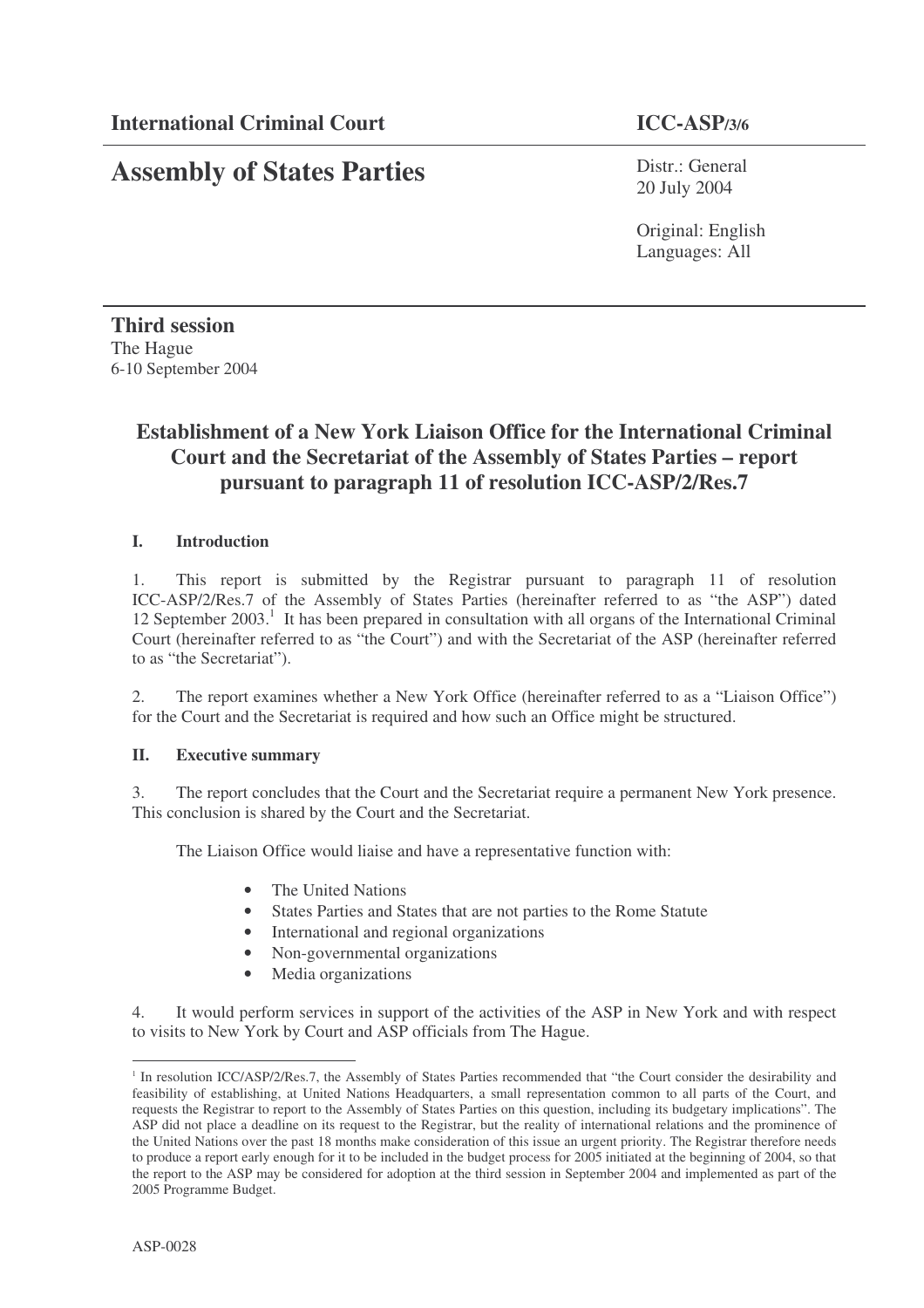5. It is recommended that the Liaison Office be established as a United Nations observer office, with the privileges and immunities associated with such status. It would be preferable for the Liaison Office to be situated within United Nations Headquarters or somewhere in the close vicinity.

6. The Liaison Office would initially be staffed by one P-5 staff member and one General Service category assistant. This core staff may be expanded in the future to include two additional staff members in the Professional category. The P-5 Head of Office would report administratively to the Registrar but functionally to the organs for which he or she is acting on specific issues.

# **A. Desirability of a New York Office**

7. The Rome Statute institutions (the Court and the ASP) are geographically remote from the Headquarters of the United Nations in New York. It is crucial to ensure that this geographical distance does not lead to the development of political and legal distance.

8. To prevent such a distance from developing, the Court needs to establish a presence in New York, not only to keep the Rome Statute and its institutions on the international agenda but also to reinforce the role of the Rome Statute institutions collectively as an essential, dynamic and developing element of the international peace and justice mosaic. In addition to these political reasons, there are strong practical and logistical justifications for having such a presence in New York.

9. New York is and will remain the hub of international relations and diplomatic negotiations. New York-based representatives of States Parties are most likely to continue to be responsible for servicing the ASP meetings in The Hague. Indeed, almost all least developed and developing countries have representation in New York (as opposed to The Hague) at a level that allows them to follow closely the work of the Court.

10. The draft Relationship Agreement between the Court and the United Nations envisages a number of ways in which each of the organs of the Court can cooperate with the United Nations and its organs, funds and programmes. An analysis of the many functional and administrative links envisaged between the organs of the Court and the United Nations system strongly confirms the need to establish a working relationship between the two entities. With the relocation of the Secretariat to The Hague, there can be no doubt that the absence of official and effective contacts, if allowed to continue, between the Court and the United Nations will adversely affect the working relationship between the two entities. A presence in New York would enable United Nations organs, funds and programmes to provide necessary assistance to, and to cooperate with, the Court.

11. Additionally, coordination on Court matters with the United Nations requires active liaison among States Parties and between States Parties and other United Nations Member States. In particular, the Office of the Prosecutor has an ongoing need to be kept informed of developments on matters before the Security Council, as items that reach the point where they threaten international peace and security are likely to generate crimes that fall within the jurisdiction of the Court. Continued and active interface between the Court and the Security Council, inter alia with regard to referrals pursuant to article 13 of the Rome Statute, will be necessary.

12. Furthermore, the ASP Secretariat would rely on a Liaison Office for any practical and logistical arrangements for meetings of the ASP held in New York (hiring of temporary staff; printing facilities; liaising with the UN Secretariat on arrangements for meetings and any financial matters).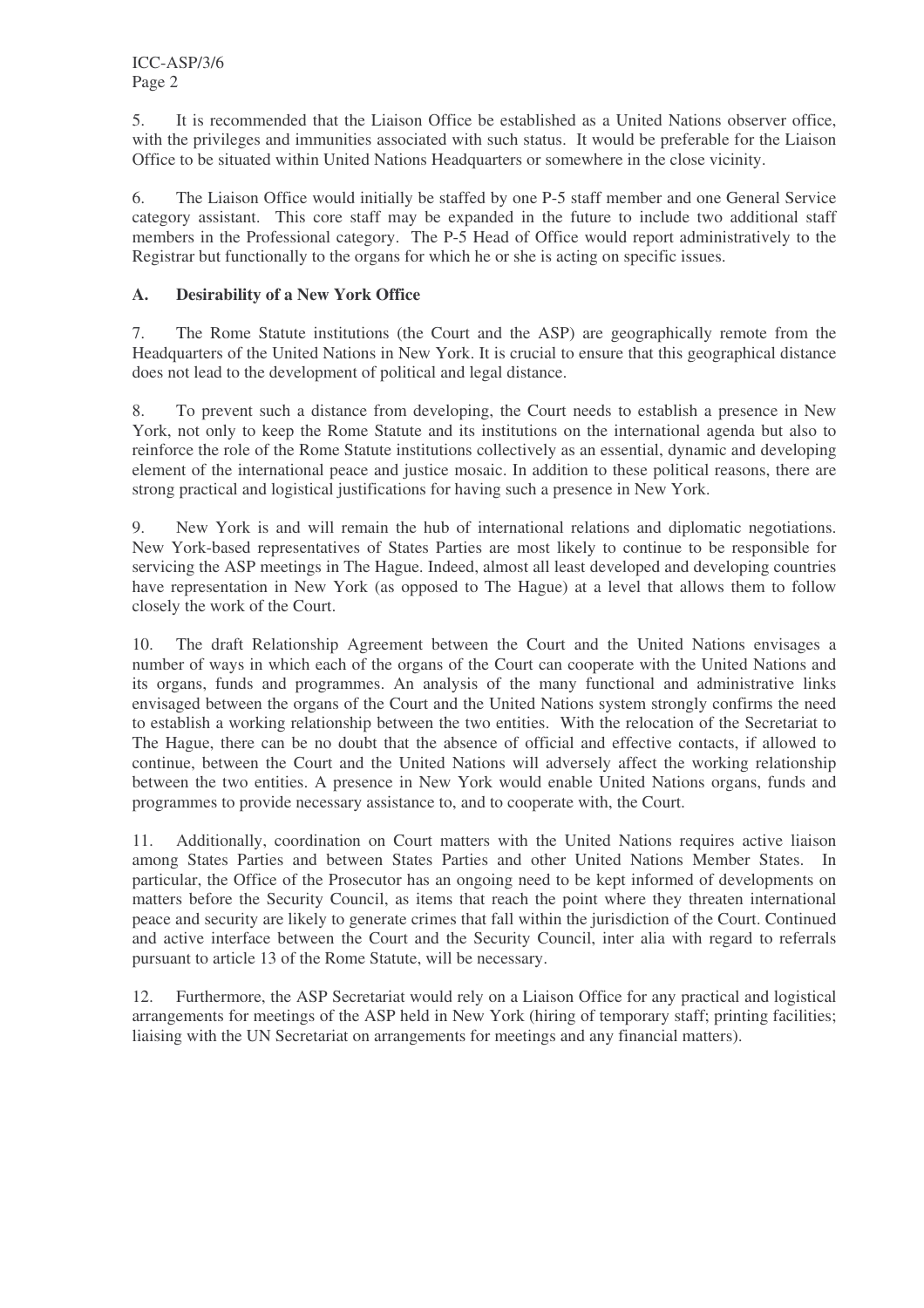## **B. Framework for the establishment of a Liaison Office**

#### **(a) General framework**

13. The Rome Statute, together with its secondary documents, sets out a structure in which the Court, as the key institution, is politically and financially supported by the ASP. Furthermore, as part of this structure, a permanent Secretariat to the ASP has been established in The Hague in order to provide the ASP and its subsidiary bodies with independent substantive servicing as well as administrative and technical assistance in the discharge of their responsibilities under the Rome Statute.

14. The needs and activities of all organs of the Court, as well as of the ASP and its Secretariat, have to be adequately considered when establishing a New York presence.

#### **(b) Financial framework**

15. The budget for the Rome Statute institutions is produced using a top-down approach, with assumptions based on direct expectations of various actors: first, those of the Prosecutor, the Presidency and the Registrar, next those of the Committee on Budget and Finance and, finally, those of the ASP.

16. While this approach works well for the complex structure of the Court and its related bodies as a whole, a more holistic approach is appropriate for a small, manageable and workable Liaison Office which seeks to complement the resources and structures of all these institutions.

#### **(c) Institutional framework**

17. The Court and the ASP need to find a structural solution which brings the Liaison Office within the Rome Statute framework and which allows it to serve all institutions in a fair and transparent manner, respecting the existing lines of authority and structures of independence. Furthermore, a legal solution needs to be found that enables the Liaison Office to function as part of an international organization, with all the requisite privileges, immunities and facilities.

#### **(d) Minimum requirements**

18. Although the list of issues to consider is long, some requirements stand out as central to a longterm and constructive New York presence:

- (i) Sufficient financial and human resources;
- (ii) Access to the United Nations premises and facilities;
- (iii) Adequate communication and administration facilities;
- (iv) Ability to protect confidential documentation and communications;
- (v) A minimum set of international privileges and immunities for the Liaison Office and its officials in order to secure the independent functioning of the Office vis-àvis the United States authorities and other external actors.

These key requirements inform the options presented below.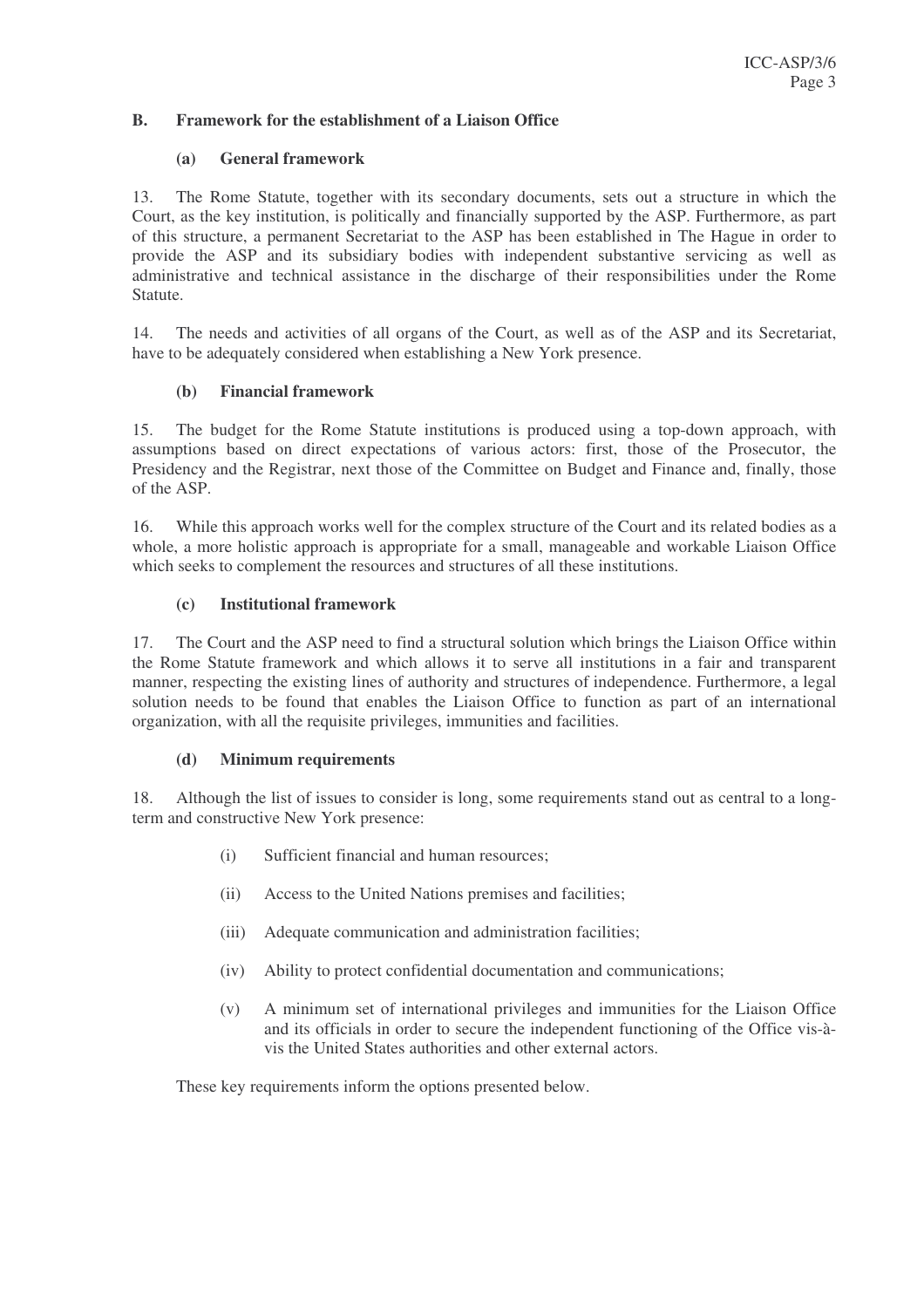# **C. Role and functions of the Liaison Office**

## **(a) Proposed role of the Liaison Office**

19. The Liaison Office would play a multi-functional role, providing a permanent extension of the Hague-based institutions in New York.

The Liaison Office would:

- Liaise with the United Nations, States Parties to the Rome Statute, States that are not parties to the Rome Statute, other international and regional organizations, non-governmental organizations including defence and victims groups, defence representatives and other professional associations, international and United States media, and United States academic institutions;
- Represent and serve the Court and the ASP;
- Relay information to and from officials of the Court in The Hague;
- Perform an outreach function by disseminating information about, and promoting, the Rome Statute system.

20. A Liaison Office would raise the profile of the Court, develop and maintain a close working relationship between the Rome Statute institutions and the United Nations, and serve as the link between the New York diplomatic community and the Court/ASP.

# **(b) Proposed functions of the Liaison Office**

*(i) Liaison functions:*

21. Through its liaison with all these New York actors, the Liaison Office will be able to maintain active and regular communication with the Court and the Secretariat in order to report on liaison and representation efforts and to coordinate strategy and seek instructions. Furthermore, the Liaison Office may be able to provide analysis and briefings to the Court and the Secretariat on relevant United Nations developments. The following are some of the functions that may be envisaged:

- a. Liaison with the United Nations
	- Act as the direct point of contact with the United Nations Secretariat and United Nations agencies located in New York;
	- Liaise with relevant United Nations Secretariat departments and agencies to collect information, monitor developments and facilitate cooperation and sharing of information between the United Nations and the Court/ASP; and
	- Liaise with the political organs of the United Nations;
- b. Liaison with States
	- Maintain a close liaison with States Parties to the Rome Statute, many of which are not represented in The Hague;
	- Maintain and strengthen relationships with non-States parties;
	- Gather information about relevant developments at the national level; and
	- Promote ratification and implementation of the Rome Statute and cooperation with, and support for, the Court and the ASP;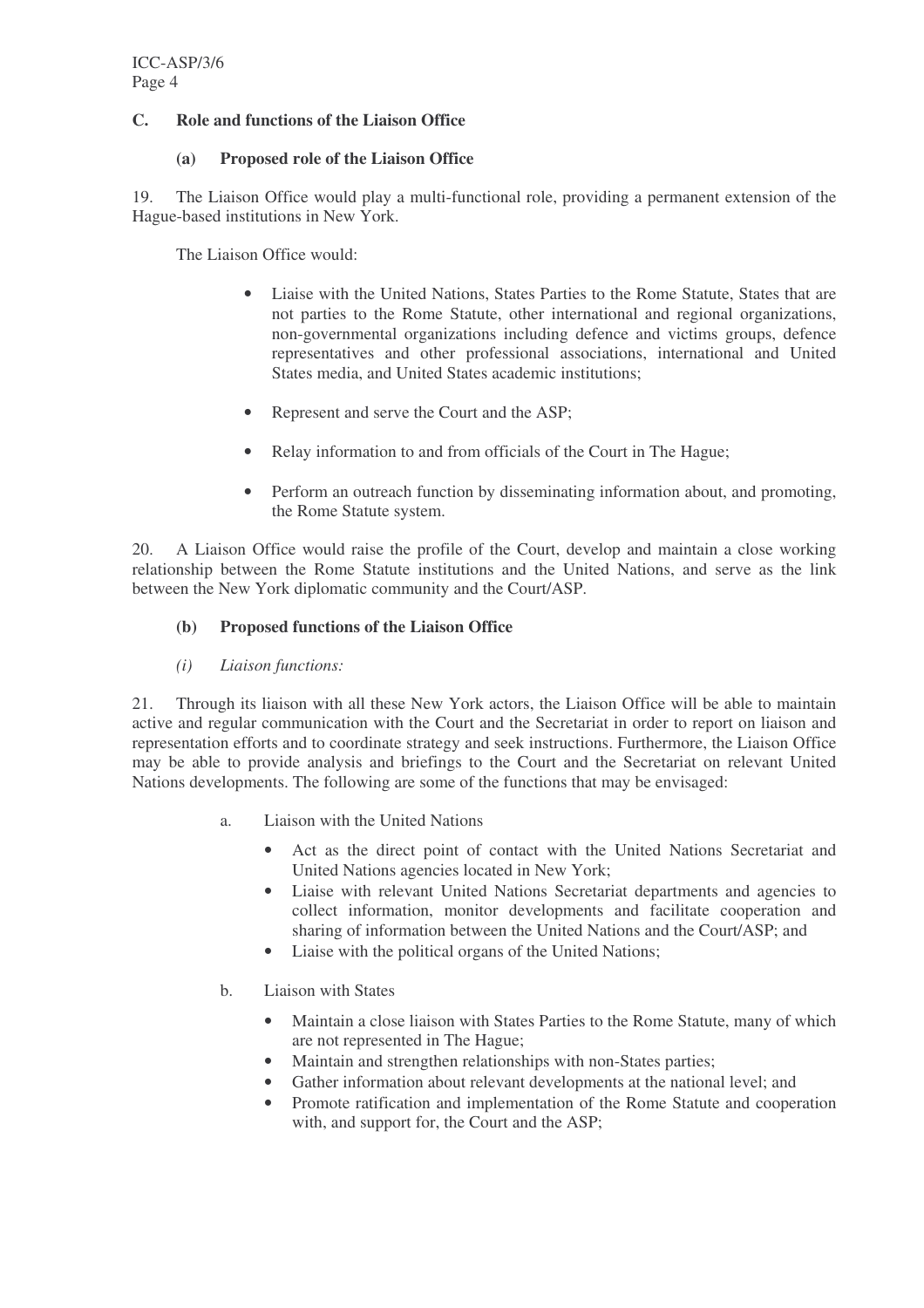- c. Liaison with international and regional organizations
	- Maintain strong relationships with such organizations; and
	- Facilitate negotiations on arrangements for cooperation;
- d. Liaison with non-governmental organizations, including defence and victims groups
	- Maintain contact with New York-based non-governmental organizations;
	- Attend relevant meetings and collect pertinent information from NGOs; and
	- Facilitate communication between NGOs and the Court:
- e. Liaison with the media
	- Develop working relationships with United States and international media, in particular United Nations journalists;
	- Relay information about the Court in general; and
	- Organize press briefings and circulate press releases.
- *(ii) Representation functions:*

The Liaison Office would represent the Court/Secretariat before the following:

- The United Nations: States Parties to the Rome Statute:
- Non-States parties:
- International and regional organizations;
- Non-governmental organizations (including defence and victims groups);
- The media; and
- Academic institutions.

22. The Liaison officers would convey "Court messages" only after consulting and coordinating with the organs of the Court and the Secretariat.

23. Clear policies should be devised to define where the Liaison officers may act on behalf of the organs of the Court and the Secretariat, and where the representation needs to be conducted by officials from The Hague.

*(iii) Servicing functions:*

The Liaison Office would:

- Assist the Secretariat with practical arrangements for meetings of the ASP and its subsidiary bodies held in New York;
- Assist the President and the Bureau of the ASP; and
- Provide logistical and substantive assistance in organizing and promoting visits of Court/Secretariat officials to New York and the United States in general.

### *(iv) Outreach functions:*

24. The outreach activities of the Liaison Office would form part of the wider outreach strategy of the organs of the Court and the Secretariat. This would include awareness-raising and the dissemination of information in order to raise the visibility of the Court/ASP, using products and materials produced in The Hague. Furthermore, the Liaison Office could promote ratification and implementation of the Agreement on Privileges and Immunities of the Court through contacts with States and civil society.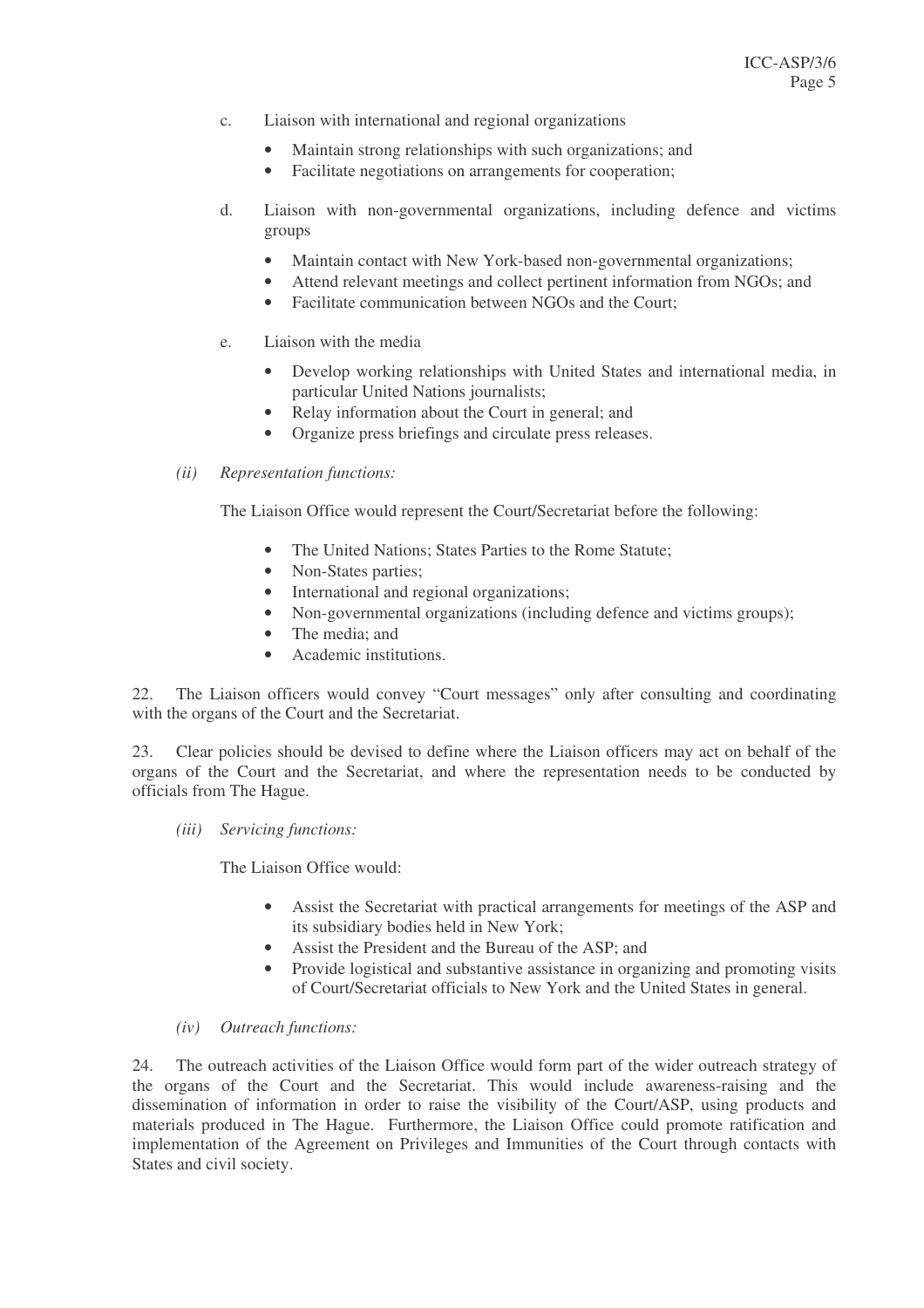# **D. Relationship between a Liaison Office and the Court**

# **(a) Authority and reporting**

25. As an extension of the Court and the Secretariat in The Hague, the question of how to link the Liaison Office to the structures in The Hague is of great importance. From the point of view of the Court and its overall relationship (and potential observer status) with the United Nations system, a Liaison Office needs to be able to represent the Court as a single institution and as a single international legal entity while at the same time respecting the ability of the organs, especially the Office of the Prosecutor (OTP), to remain fully independent. While the Liaison Office should allow for autonomy of the organs, the pooling of resources should be envisaged (especially during the first year of operations) with a view to maximizing economy without necessarily sacrificing efficiency.

26. It is thus submitted that for administrative purposes the Liaison Office should be attached to the Registry, as the Registrar is responsible for the non-judicial aspects of the administration and servicing of the Court. On a practical level, this might involve having in place a Head of Office representing the Court in its entirety, administratively reporting to the Registrar, while substantively reporting to the organ that requested a service. Given the independence of the OTP, the future creation of a separate representative of the Office of the Prosecutor, who would act under the Prosecutor's full political and legal authority and who might act independently from the rest of the Liaison Office where the issues at hand so required, should be envisaged. A similar separation of authority could apply to the Secretariat and Presidency/Registry representatives, whose independence should mirror the lines of authority that apply to staff in The Hague.

27. Although the advice of the Liaison Office on the strategy of the Court and the ASP vis-à-vis developments in the United Nations will be crucial, ultimately decision-making power should lie with officials in The Hague. The Liaison Office would thus take instructions and briefings directly from The Hague. For this purpose, clear lines of authority should be developed between the Court and the Secretariat on the one hand and the Liaison Office on the other.

28. In order to balance the interests of the various bodies fairly and transparently, there will need to be a high degree of cooperation and coordination with The Hague. The Head of Office should, in discharging his or her management responsibilities, put in place regulations to govern the operation of the Liaison Office in consultation with the Registrar, the Prosecutor, the Presidency and the Director of the Secretariat.

# **(b) Networks and technical solutions**

29. As far as technically possible, the staff of the Liaison Office should be able to access the online networks and technical infrastructure of the Court, according to rules of confidentiality and access that apply to corresponding staff in The Hague.

# **(c) Finance, auditing and other general services**

30. The administrative, financial and other general services provided by the Registry should be available to the Liaison Office as far as possible and practicable.

# **E. Legal status of the Liaison Office**

31. The full range of possibilities for a legal framework for the status of the Liaison Office has been considered in the preparation of this report. <sup>2</sup> Among the considered options, the only solution that guarantees the privileges, immunities and independence that the Liaison Office would require is to

<sup>&</sup>lt;sup>2</sup> The possibilities considered included: the establishment of a separate office outside the United Nations premises, governed by United States law and regulations; an office outside the United Nations premises governed by a stand-alone agreement with the United States authorities; and an informal office hosted by a State Party's Mission to the United Nations.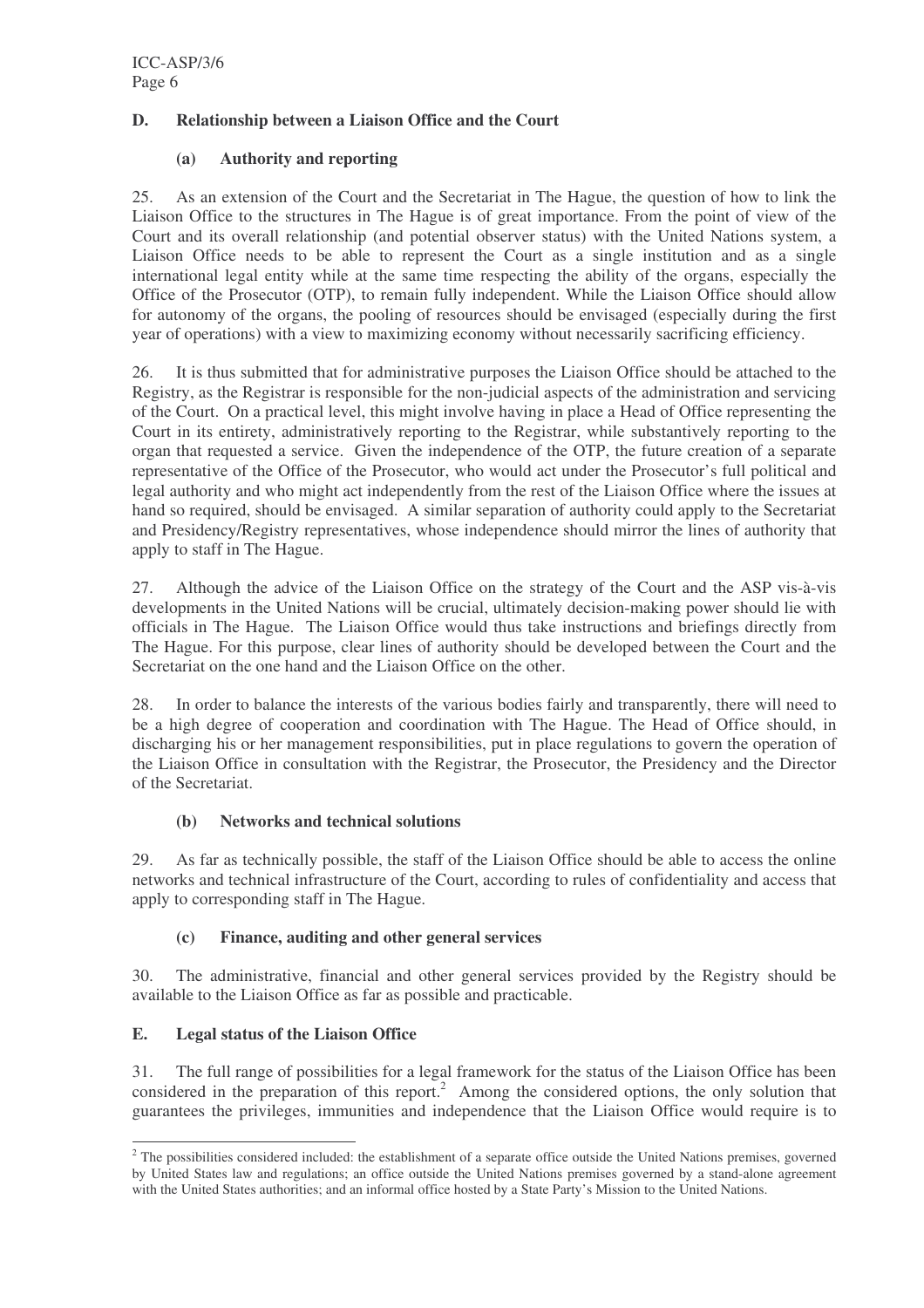establish an office with observer status within or near the United Nations building. Such an arrangement, especially a location within the United Nations premises, would provide access as a matter of course to those premises and enable the Liaison Office to take advantage of United Nations facilities and infrastructure (against reimbursement). It would also circumvent the need for a host State agreement with the United States authorities. This would endow the Liaison Office with an official, well-recognized status at the United Nations as a basis for the types of cooperation envisaged by the draft Relationship Agreement. If the Liaison Office were to be located outside of the United Nations premises, it would still give the Court the legal protection and rights associated with United Nations observer status.<sup>3</sup>

# **F. Resource requirements of the Liaison Office**

32. A proposed programme budget defining the objectives, expected results, key performance indicators as well as resource requirements for the Liaison Office is attached as Annex 1.

#### **(a) Personnel structure of the Liaison Office**

33. The workload of the Office can be expected to fluctuate between periods of increased activity at the United Nations (General Assembly, Security Council debates, and ICC-related discussions in the Main Committees of the General Assembly) and lull periods. Considering the above, it is suggested that the staff of the Liaison Office should initially include, as a minimum, the Head of Office (P-5) and an Administrative and Logistical Assistant (G-7). Provision should also be made for the hiring of general temporary assistance staff to cater for temporary increases in the workload.

Head of the Liaison Office

34. The Head of Office at the P-5 level would be responsible for the proper administration of the Office and would have overall responsibility for ensuring the servicing of the organs in The Hague. Administratively, the Head of Office would report to the Registrar while, substantively, the incumbent would report directly to the organ that requested a service.

35. The incumbent would liaise with and represent the Court before the United Nations and its related agencies, NGOs, States Parties and the media. In particular, the incumbent would report to and advise the OTP on relevant issues before the Security Council, support the President of the ASP in the discharge of his duties, implement decisions and carry out instructions from the Presidency and the Registry.

Administrative and Technical Assistant

The incumbent would:

- Provide administrative and logistical support to the Liaison Office and to visiting officials from The Hague;
- Organize information resources; and
- Assist with general support to the Liaison Office and to meetings of the Court and the Assembly in New York.

<sup>&</sup>lt;sup>3</sup> This arrangement is premised on the assumption that the ICC-United Nations Relationship Agreement is adopted by the ASP in a form substantially unchanged from the text submitted to the ASP at its September 2004 session.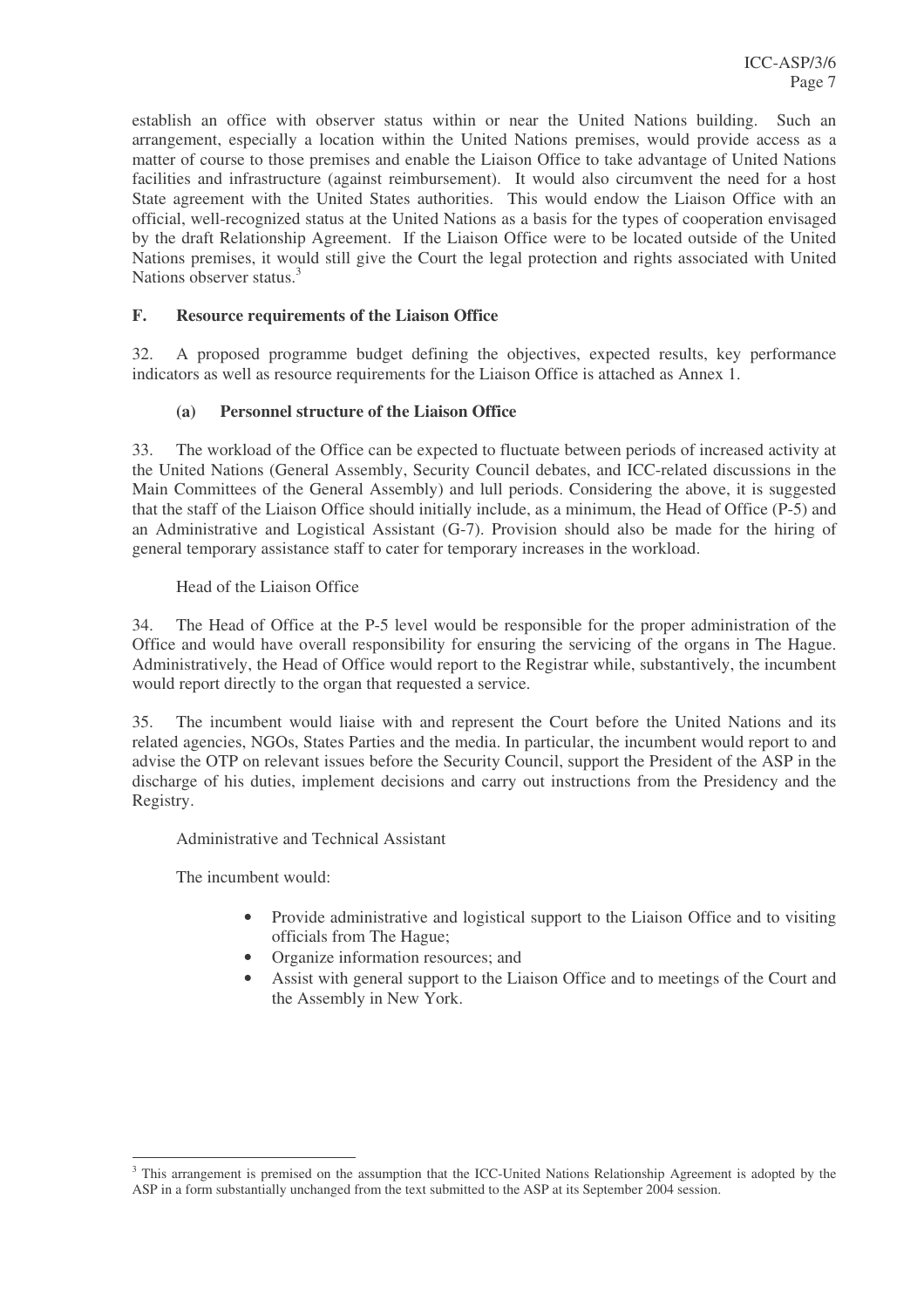# **(b) Physical resource requirements of a Liaison Office**

#### *(i) Premises, furniture and equipment*

36. It will be necessary to lease office space somewhere in the vicinity of United Nations Headquarters since it is unlikely that space will be available at United Nations Headquarters itself. Considering that the Liaison Office is likely to host up to four people in the long term, the office space should be estimated at between 1,000 and 1,500 square feet  $(90 \text{ m}^2 - 135 \text{ m}^2)$ .

37. Ideally, the Office should be located close to United Nations Headquarters  $(42<sup>nd</sup>$  Street and 1<sup>st</sup> Avenue). This neighbourhood is one of the most expensive in New York (a reasonable estimate would be in the region of \$40 per square foot per year). An office located further away from this location would be less expensive (roughly \$30 per square foot per year) but much less convenient, practical and indeed useful.

# *(ii) General operating expenses, building and property management*

38. Provision for construction costs would be required for the creation of separate office spaces.

39. Phone and data system allocations should be made for the wiring of about six work stations. In addition, these work stations should be compatible with the systems used in The Hague in order to facilitate communication and to ensure the secure exchange of information, including access to the Intranet and the databases of the Court's headquarters in The Hague.

40. Additional costs for electricity and cleaning services should also be foreseen in the budget.

41. Insurance costs for a Liaison Office could be substantial as insurance companies may consider the Court's Office as potentially entailing high liability.

42. A Liaison Office would require a security system comparable to the Court's system at headquarters in The Hague. In order to ensure the security and protection of the premises of a Liaison Office, the Office would be equipped with a double-entrance security door, an alarm and buzzer system and a secure document storage facility.

43. Ideally, the Court would be in premises with a security guard at the entrance to the building and a security guard on the same floor as the Liaison Office. A security survey would be conducted as part of the process of selecting suitable premises.

- *(iii) Other expenses*
- (a) Office automation: network server and software, secure link-up connection to The Hague;
- (b) Mobile phones and other miscellaneous office equipment.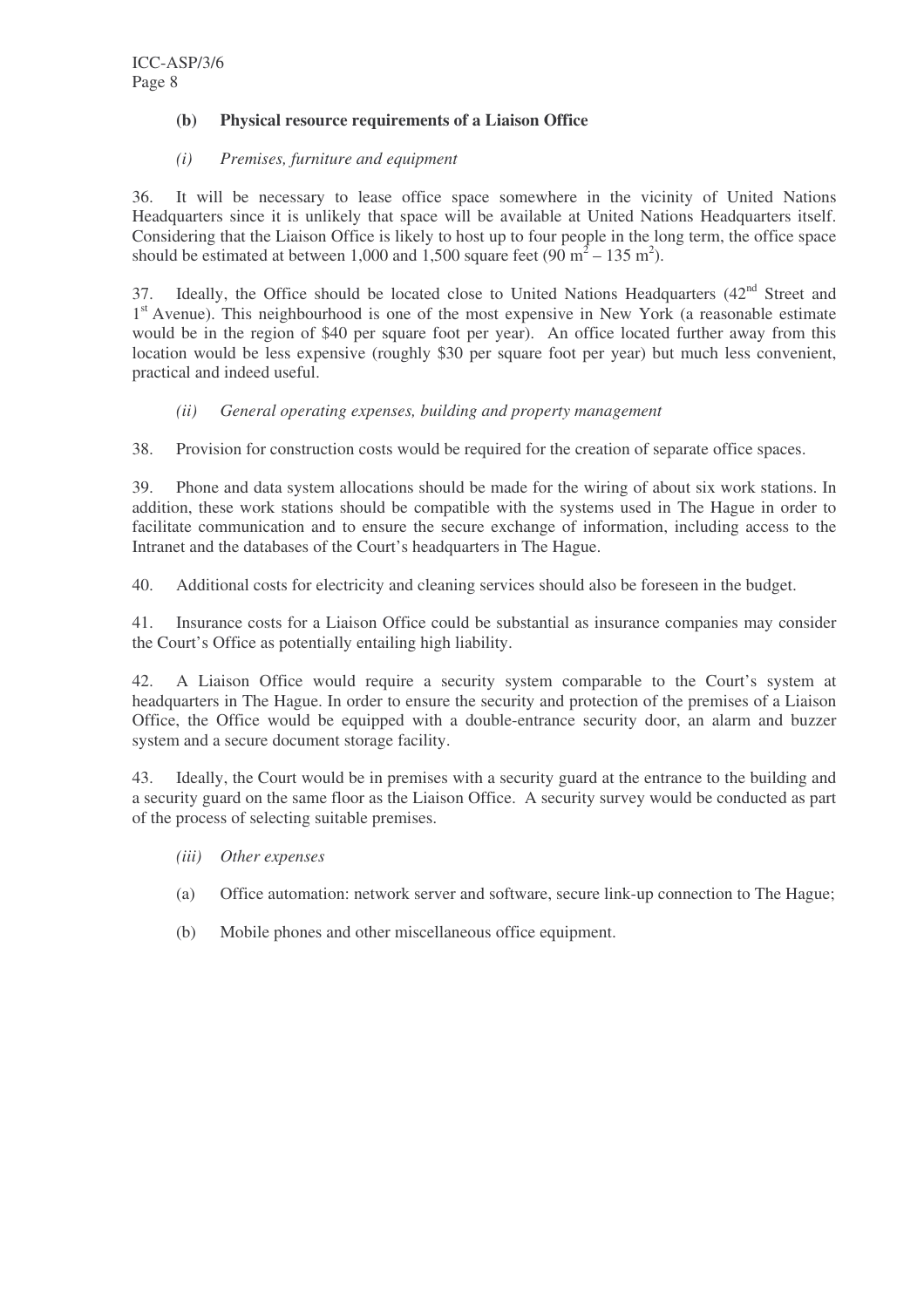# **Annex 1**

# **Budget of the New York Liaison Office**

#### **Introduction**

The Liaison Office is to provide a permanent, visible and effective representation of the Court at the United Nations and on the international stage. A further aim is to enhance the profile of the Court as an instrument for dispensing international criminal justice, thus promoting universal acceptance of the Court as an important player in the maintenance of international peace and security. The Office will be located at the United Nations or in close proximity to it in order to: reduce the political and geographical distance between the Rome Statute institutions and the United Nations; connect the Court to New York as a hub of international relations and diplomacy; and keep the Court in close contact with States Parties and States that are not parties to the Rome Statute. The Office will be headed by a P-5 staff member, who will report administratively to the Registrar but, when acting on behalf of the other organs of the Court, will report to those organs to ensure that lines of authority are respected within the overall framework of the Statute. Lastly, given the importance of the Office to the ASP and the Court, it will have observer status at the UN and for that purpose will enjoy such privileges and immunities as are necessary for it to carry out its functions.

#### **Objectives**

The objectives of the Office will be:

- To represent the Court before, and liaise with, the United Nations and its organs, States Parties, States that are not parties to the Rome Statute, international and regional organizations, non-governmental organizations, defence and victims groups, defence representatives, media organizations, professional associations and academic institutions;
- To perform services in support of the activities of the ASP and its Secretariat and Bureau, and the officials of the Court;
- To perform outreach functions by disseminating information about and promoting the Rome Statute and the Agreement on Privileges and Immunities of the Court ("APIC") and their ratification;
- To relay information to and from officials of the Court at The Hague to the UN and the diplomatic community.

#### **Functions**

The functions of the Office will be:

- To provide briefings and analysis to the Court and Secretariat on relevant developments within the United Nations and the Security Council;
- To liaise with the UN through direct contacts with its Secretariat and political organs;
- To maintain close contacts with States Parties and States that are not parties to the Rome Statute, thereby supporting ratification of the Rome Statute and the APIC;
- To maintain a working relationship with international and regional organizations;
- To maintain a beneficial working relationship with relevant NGOs, defence and victims groups, professional associations and academic institutions;
- To maintain a working relationship with United States and international media, to relay information about the Court, to organize press briefings and to circulate press releases;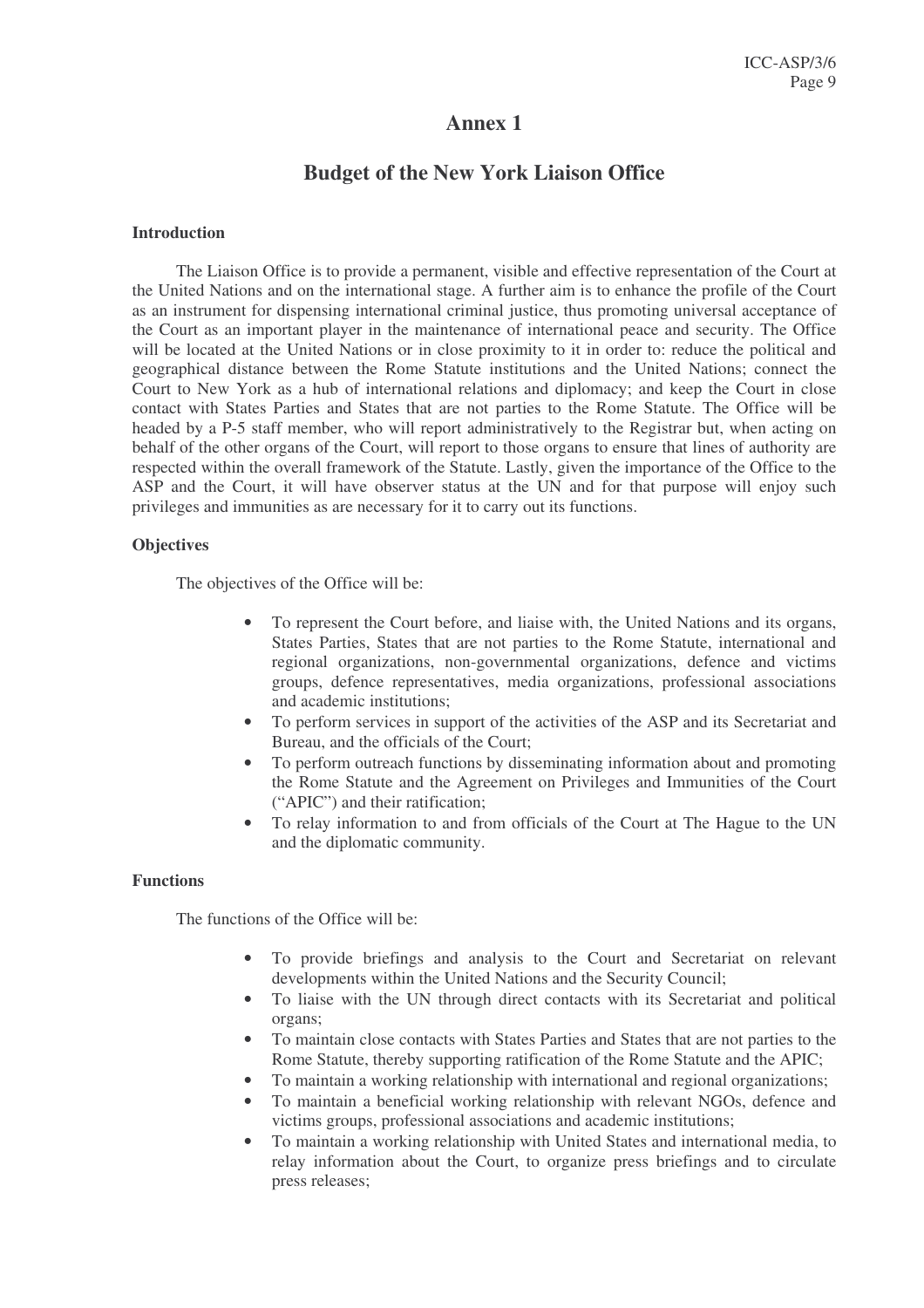- To represent the Court and the Secretariat at the United Nations and in other intergovernmental organizations in New York;
- To provide logistical and administrative support to the ASP and its Secretariat, President and Bureau;
- To provide logistical support for visits of officials of the Court and the Secretariat to New York and the United States in general;
- To perform outreach functions through dissemination of information on the Rome Statute institutions.

## **Expected accomplishments and indicators of achievement**

| <b>EXPECTED ACCOMPLISHMENTS</b>                                                                                                                                                         | <b>INDICATORS OF ACHIEVEMENT</b>                                                                                                                                                                                           |
|-----------------------------------------------------------------------------------------------------------------------------------------------------------------------------------------|----------------------------------------------------------------------------------------------------------------------------------------------------------------------------------------------------------------------------|
| Effective representation and articulation of the views<br>of the Rome Statute institutions at the UN, in<br>international and regional organizations and on the<br>international stage. | Greater appreciation of the role of the Court;<br>cordial relations; sustained support for the Court.                                                                                                                      |
| Improved relations with the United States and States<br>that are not parties to the Rome Statute.                                                                                       | Friendly relations with the Court; support for and<br>ratification of the Rome Statute and the APIC.                                                                                                                       |
| Better coordination and organization of the meetings<br>of the ASP and the Bureau.                                                                                                      | Frequency and efficiency of meetings.                                                                                                                                                                                      |
| Excellent reception of officials of the ASP, the<br>Bureau, the Secretariat and the Court in New York.                                                                                  | Satisfaction with the role of the Office.                                                                                                                                                                                  |
| Universal appreciation of the Rome Statute and its<br>institutions.                                                                                                                     | Greater awareness of the role of the Rome Statute<br>institutions.                                                                                                                                                         |
| Maintenance of a closer relationship with the UN<br>and its agencies.                                                                                                                   | Excellent relationship with these institutions and<br>readiness by them to cooperate with and help the<br>Court.<br>Effective implementation of the Relationship<br>Agreement between the United Nations and the<br>Court. |
| Efficient communications between the Court and the<br>UN, States Parties and the international community.                                                                               | Quick and timely dissemination of information.                                                                                                                                                                             |
| Accurate reporting on the Court.                                                                                                                                                        | Acceptance of the Court by the international<br>community as a respected independent judicial<br>institution.                                                                                                              |
| An excellent and beneficial working relationship<br>with relevant NGOs, victims and defence groups and<br>other institutions.                                                           | Better understanding of the Court and its activities<br>by these groups; support for and increased<br>interfacing between these groups and the Court.                                                                      |

# **Final output**

- Visible presence of the Court at the UN.
- Timely and effective representation of the Court at the UN, in international organizations and in the media.
- Easy accessibility of the Court by States Parties and States that are not parties to the Rome Statute.
- Constructive engagement between the United States and the Court.
- Continued ratification of the Rome Statute and the APIC.
- Higher profile of the Court internationally.